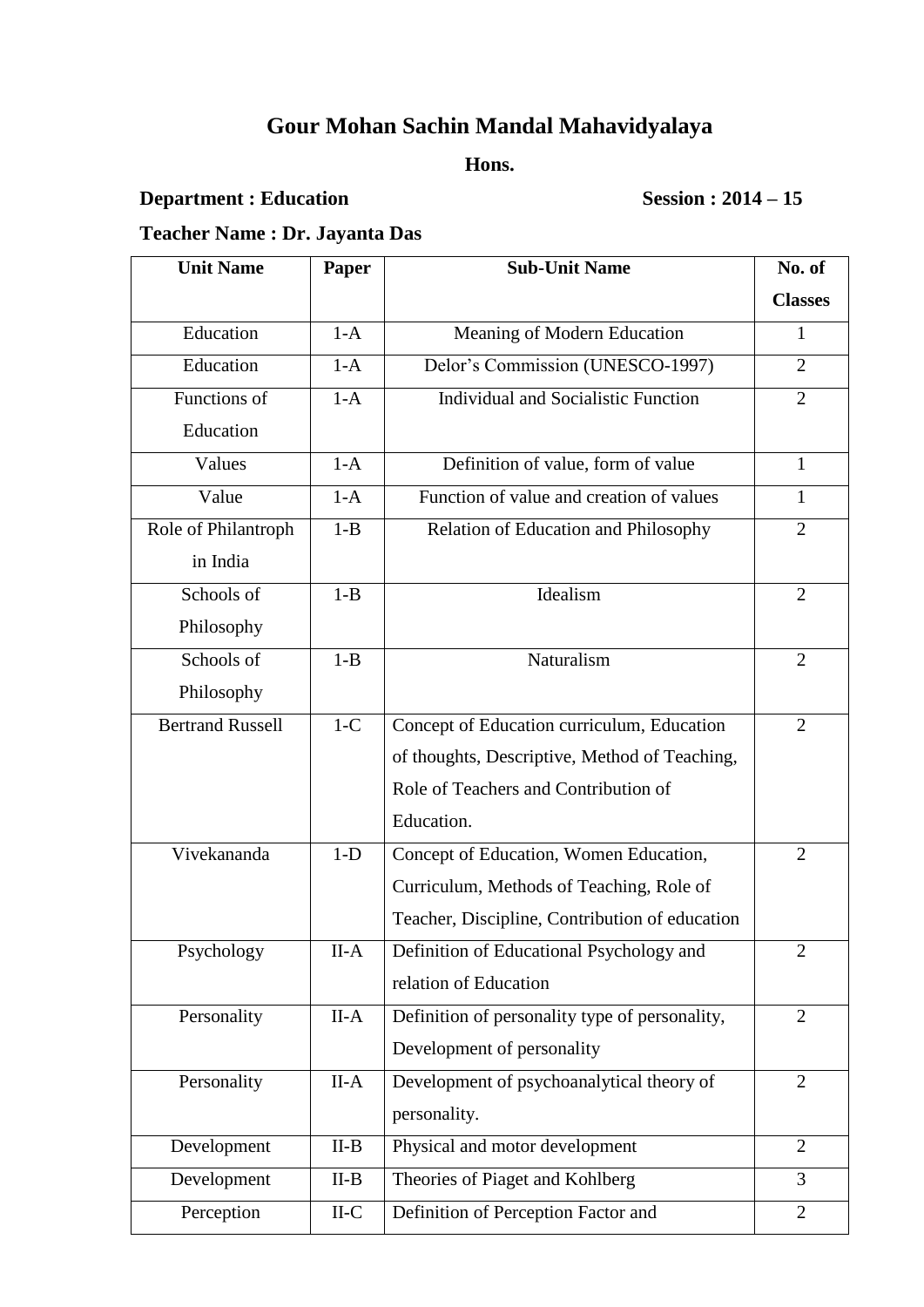| <b>Unit Name</b>            | Paper   | <b>Sub-Unit Name</b>                            | No. of         |
|-----------------------------|---------|-------------------------------------------------|----------------|
|                             |         |                                                 | <b>Classes</b> |
|                             |         | development and role in Cognition               |                |
| Memory                      | $II-C$  | Definition of memory, faction of memory,        | $\overline{3}$ |
|                             |         | storage of memory construction, short term      |                |
|                             |         | and long term memory                            |                |
| Intelligence                | $II-D$  | Concept and nature of Intelligence,             | $\overline{4}$ |
|                             |         | measurement and classification of intelligence  |                |
|                             |         | test with example, uses and disadvantages of    |                |
|                             |         | intelligence test                               |                |
| <b>Ancient Indian</b>       | $III-A$ | i) Aims and Objectives                          | 4              |
| Education                   |         | ii) Subject of Study                            |                |
| (Brahmanic,                 |         | iii) Methods of Teaching including teacher-     |                |
| <b>Buddhist and Islamic</b> |         | pupil relationship.                             |                |
| Education)                  |         | iv) Evaluation                                  |                |
|                             |         | v) Centre of Learning                           |                |
|                             |         | vi) Education of Women                          |                |
| Commission                  | $III-D$ | i) National Policy on Education (1986)          | 5              |
|                             |         | ii) Non-formal education and alternative        |                |
|                             |         | schooling                                       |                |
|                             |         | iii) Education of women                         |                |
| Sociological                | IV-A    | Definition of Sociology Definition of           | $\overline{c}$ |
| foundation of               |         | Educational Sociology, Nature, Scope, Method    |                |
| Education                   |         | of Study                                        |                |
| Society and                 | IV-A    | Definition of Society : Its origin and factors  | $\overline{4}$ |
| Education                   |         | and their influence on Education (population,   |                |
|                             |         | location, religion, class, culture, technology, |                |
|                             |         | economy)                                        |                |
| <b>Political System</b>     | IV-A    | Impact of different political systems on        | $\overline{2}$ |
|                             |         | Education (Capitalism and Socialism)            |                |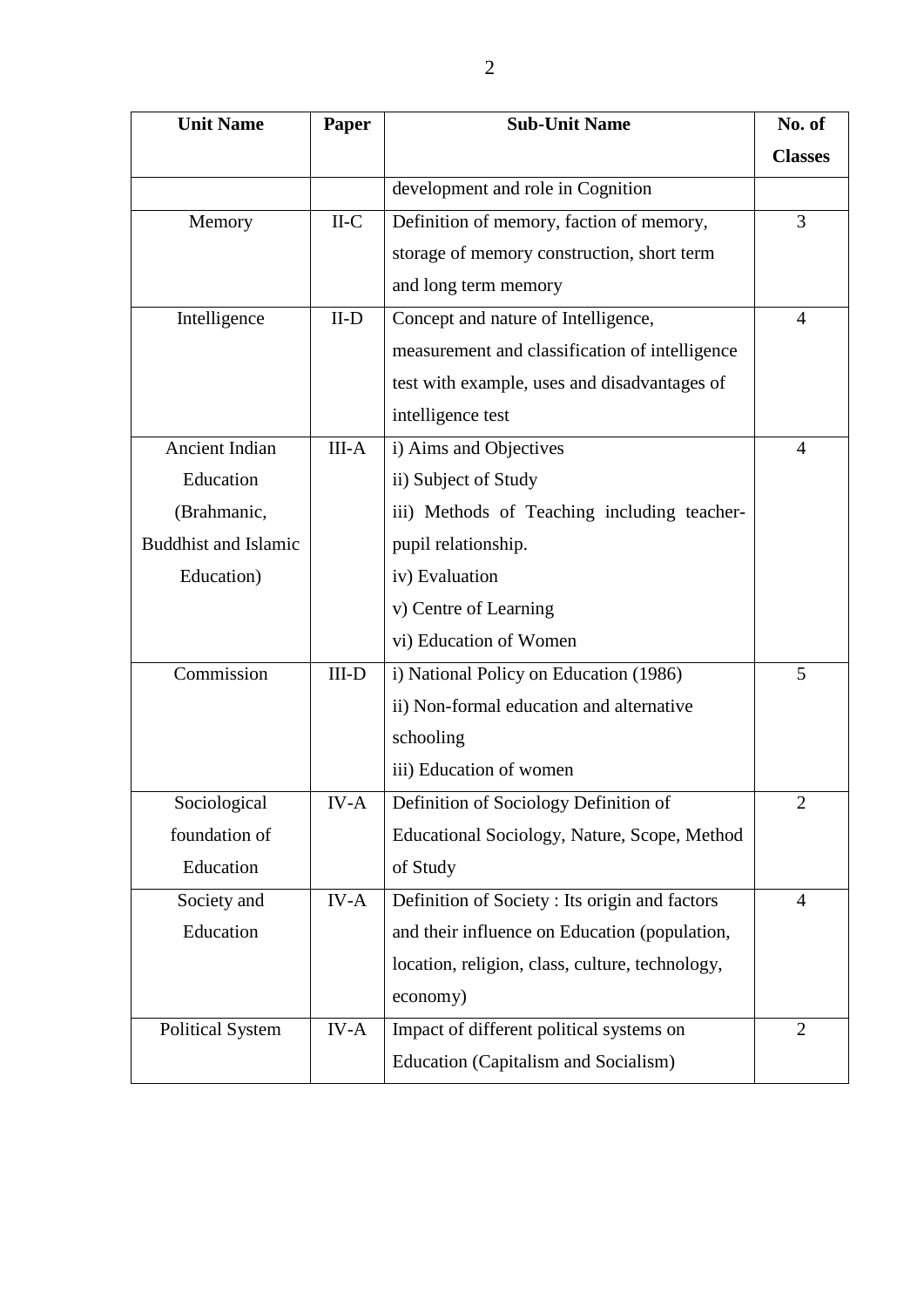| <b>Unit Name</b> | Paper  | <b>Sub-Unit Name</b>                            | No. of         |
|------------------|--------|-------------------------------------------------|----------------|
|                  |        |                                                 | <b>Classes</b> |
| Social Group     | $IV-A$ | Social groups and education                     | 3              |
|                  |        | i) Social groups (primary, secondary and        |                |
|                  |        | tertiary)                                       |                |
|                  |        | ii) Socialization : the role of the family and  |                |
|                  |        | school.                                         |                |
| Adjustment       | $V-A$  | i) Concept of adjustment                        | 3              |
|                  |        | ii) Adjustment and adaptability                 |                |
|                  |        | iii) Homeostasis                                |                |
|                  |        | iv) Psychodynamic concept of adjustment         |                |
|                  |        | v) Socio-cultural concept.                      |                |
|                  |        | vi) Criteria of good adjustment                 |                |
| Maladjustment    | $V-A$  | i) Meaning of Maladjustment                     | $\overline{4}$ |
|                  |        | ii) Conflict and frustration.                   |                |
|                  |        | iii) Manifestation of maladjustment in          |                |
|                  |        | childhood and adolescence - a synoptic view     |                |
|                  |        | of problem behaviours                           |                |
| Maladjustment    | $V-A$  | i) General causes of maladjustment              | 3              |
|                  |        | ii) Biological and environmental role of parent |                |
|                  |        | and educational institution in promoting        |                |
|                  |        | mental health.                                  |                |
| Measurement and  | VI-A   | i) Concept of Educational Measurement and       | $\overline{2}$ |
| Education        |        | Evaluation                                      |                |
|                  |        | ii) Concept, Scope and Needs.                   |                |
|                  |        | iii) Tools and Techniques of Evaluation.        |                |
| <b>Test</b>      | VI-A   | i) Construction of Test                         | 6              |
|                  |        | ii) Types                                       |                |
|                  |        | iii) Use of Norm-Referenced test and Criterion  |                |
|                  |        | Referenced test.                                |                |
|                  |        | iv) Essay type and objective type test.         |                |
|                  |        | v) Observation – Concept and use.               |                |
|                  |        | vi) Inquiry – Concept and use                   |                |
|                  |        | vii) Cumulative Record Card – Concept and       |                |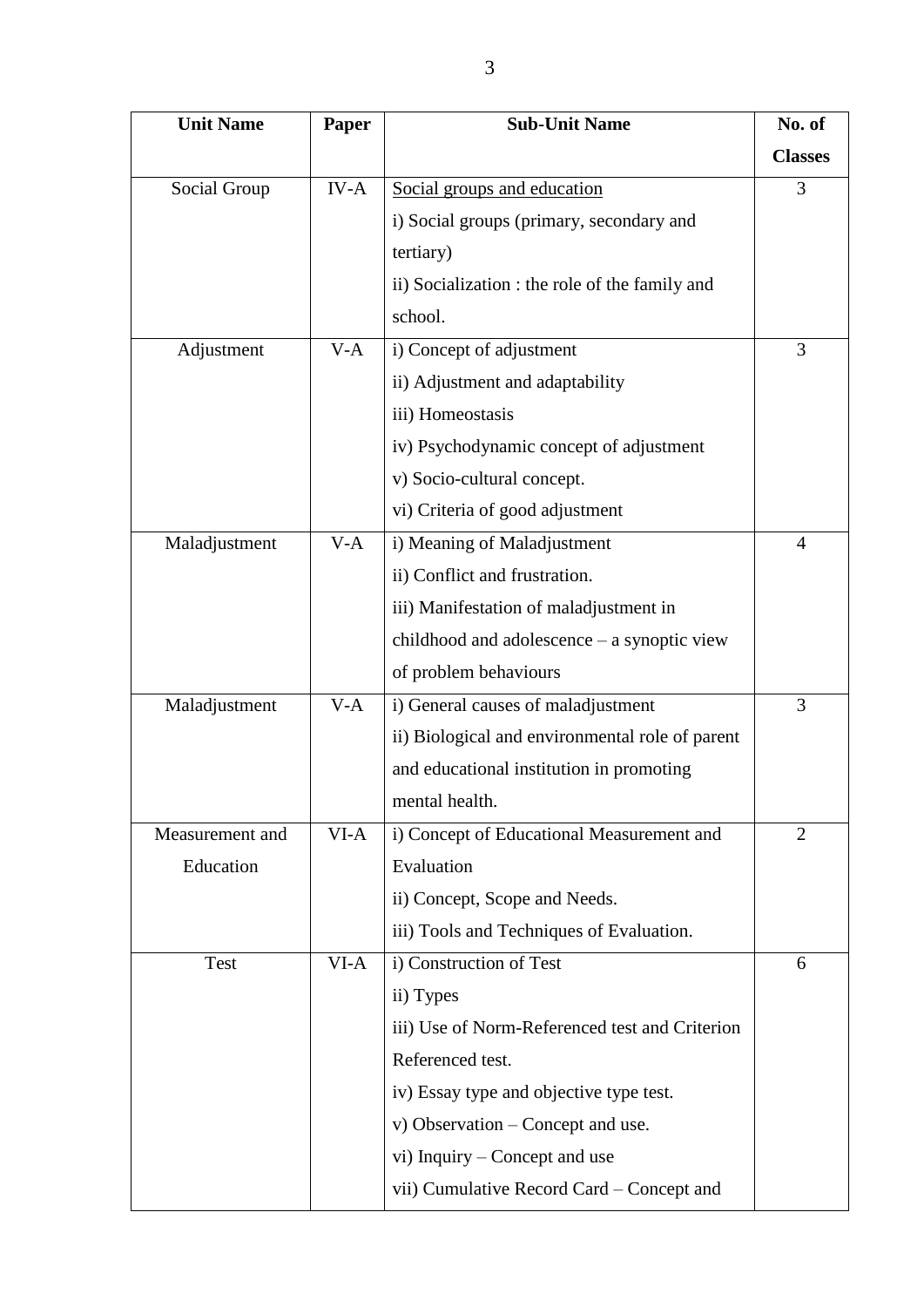| <b>Unit Name</b>  | Paper  | <b>Sub-Unit Name</b>                             | No. of         |
|-------------------|--------|--------------------------------------------------|----------------|
|                   |        |                                                  | <b>Classes</b> |
|                   |        | Use.                                             |                |
| Educational       | VII-A  | i) Concept, Need and Scope of Educational        | $\overline{4}$ |
| Technology        |        | Technology                                       |                |
|                   |        | ii) Systems approach to Education : Definition   |                |
|                   |        | of Systems, Need for systems approach,           |                |
|                   |        | Classification of system and components of a     |                |
|                   |        | system.                                          |                |
|                   |        | iii) Computer and its role in Education          |                |
| Computer          | VII-A  | i) Computer and its role in Education            | $\mathbf{1}$   |
| Mass Media        | VII-A  | i) Use of media in Education : Audio (Radio      | $\overline{2}$ |
|                   |        | and Tape), Visual (Projector), Audio-visual      |                |
|                   |        | (T. V. and CCTV)                                 |                |
| Teaching          | VII-A  | i) Models of Teaching: Nature, Concepts and      | $\overline{2}$ |
|                   |        | different families of teaching models,           |                |
|                   |        | advantages of the use of models of teaching      |                |
| <b>Statistics</b> | VIII-B | Definition of Statistics, Type of utility of     | $\overline{2}$ |
|                   |        | Education, Data classification and collection of |                |
|                   |        | data.                                            |                |
| <b>Statistics</b> | VII-A  | Definition of Central Tendencies, Uses,          | $\overline{4}$ |
|                   |        | function and definition of Standard Deviation,   |                |
|                   |        | Uses, Function of Central Tendencies             |                |
| <b>Statistics</b> | VIII-A | Graphical representation of data, Bar Chart,     | 3              |
|                   |        | Frequency of Polygon, Cumulative Frequency       |                |
|                   |        | Curve and location of Median and Quartile        |                |
|                   |        | Deviation                                        |                |
| Pedagogy          | VIII-B | Determination of Memory Spam                     | $\overline{4}$ |
| Pedagogy          | VIII-B | Index of Complete Learning                       | $\overline{4}$ |
| Pedagogy          | VIII-B | Comparison of recall and recognition as modes    | $\overline{4}$ |
|                   |        | of measuring retention                           |                |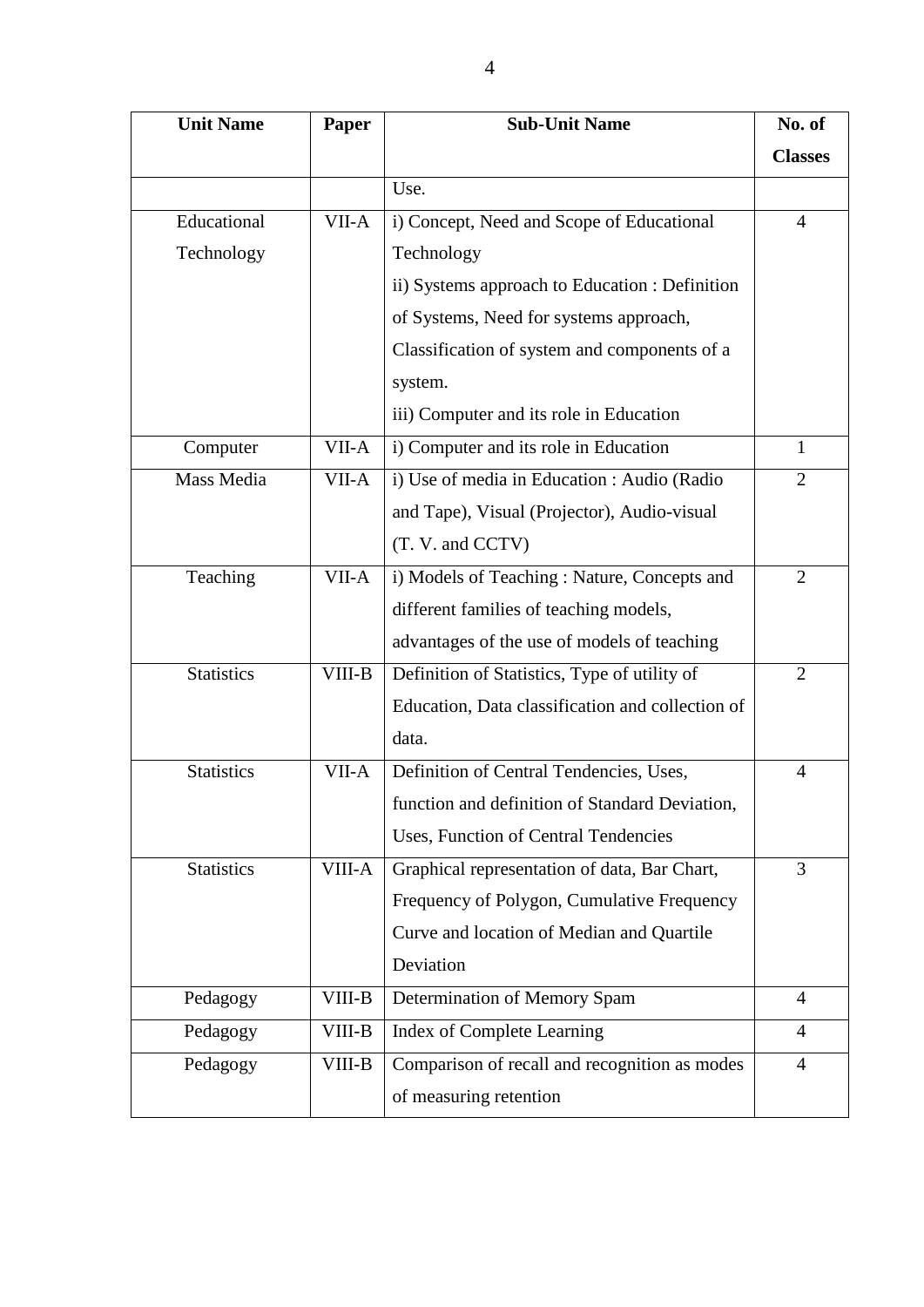## **Department : Education Session : 2014 – 15**

## **Teacher Name : Dr. Jayanta Das**

| <b>Unit Name</b> | Paper   | <b>Sub-Unit Name</b>                              | No. of         |
|------------------|---------|---------------------------------------------------|----------------|
|                  |         |                                                   | <b>Classes</b> |
| Principles of    | $I-A$   | Concept, Scope and function of Education :        | $\overline{4}$ |
| Education        |         | Education as a social process, Education and      |                |
|                  |         | <b>Social Changes</b>                             |                |
| Principles of    | $I-A$   | Aims of Education : Individualistic and           | 5              |
| Education        |         | socialistic aims of Education. Education for      |                |
|                  |         | emotional, social and cultural adjustment.        |                |
|                  |         | Education for productivity and vocation.          |                |
| Principles of    | $I-D$   | Play and Play - Way in Education,                 | $\overline{4}$ |
| Education        |         | Kindergarten, Montessori, Basic Education and     |                |
|                  |         | Project.                                          |                |
| Educational      | $II-A$  | Relation between Psychology and Education,        | 3              |
| Psychology       |         | Nature and Scope of Educational Psychology.       |                |
| Educational      | $II-A$  | Development of the Child : Infancy, Childhood,    | 3              |
| Psychology       |         | Adolescence - Physical, Social, Emotional and     |                |
|                  |         | Cognitive Development.                            |                |
| Educational      | $II-B$  | Personality: Concept, traits and theories         | 3              |
| Psychology       |         |                                                   |                |
| Educational      | $II-B$  | Emotion : Meaning and characteristics, place of   | 3              |
| Psychology       |         | emotion in Education                              |                |
| Function of      | III-A   | i) Serampore Missionaries activities in           | 4              |
| Missionaries     |         | Education.                                        |                |
|                  |         | ii) Official introduction of English education by |                |
|                  |         | Lord Bentinck                                     |                |
| Adam's Report    | $III-A$ | i) Adam's Report of Indigenous System of          | $\overline{4}$ |
|                  |         | Education.                                        |                |
|                  |         | ii) The Despatch of 1854.                         |                |
| Evaluation       | $IV-I$  | Concept of Evaluation                             | $\overline{2}$ |
| Evaluation       | $IV-I$  | Need of Evaluation                                | $\mathbf{1}$   |
| Evaluation       | $IV-I$  | <b>Cumulative Record Card</b>                     | $\overline{2}$ |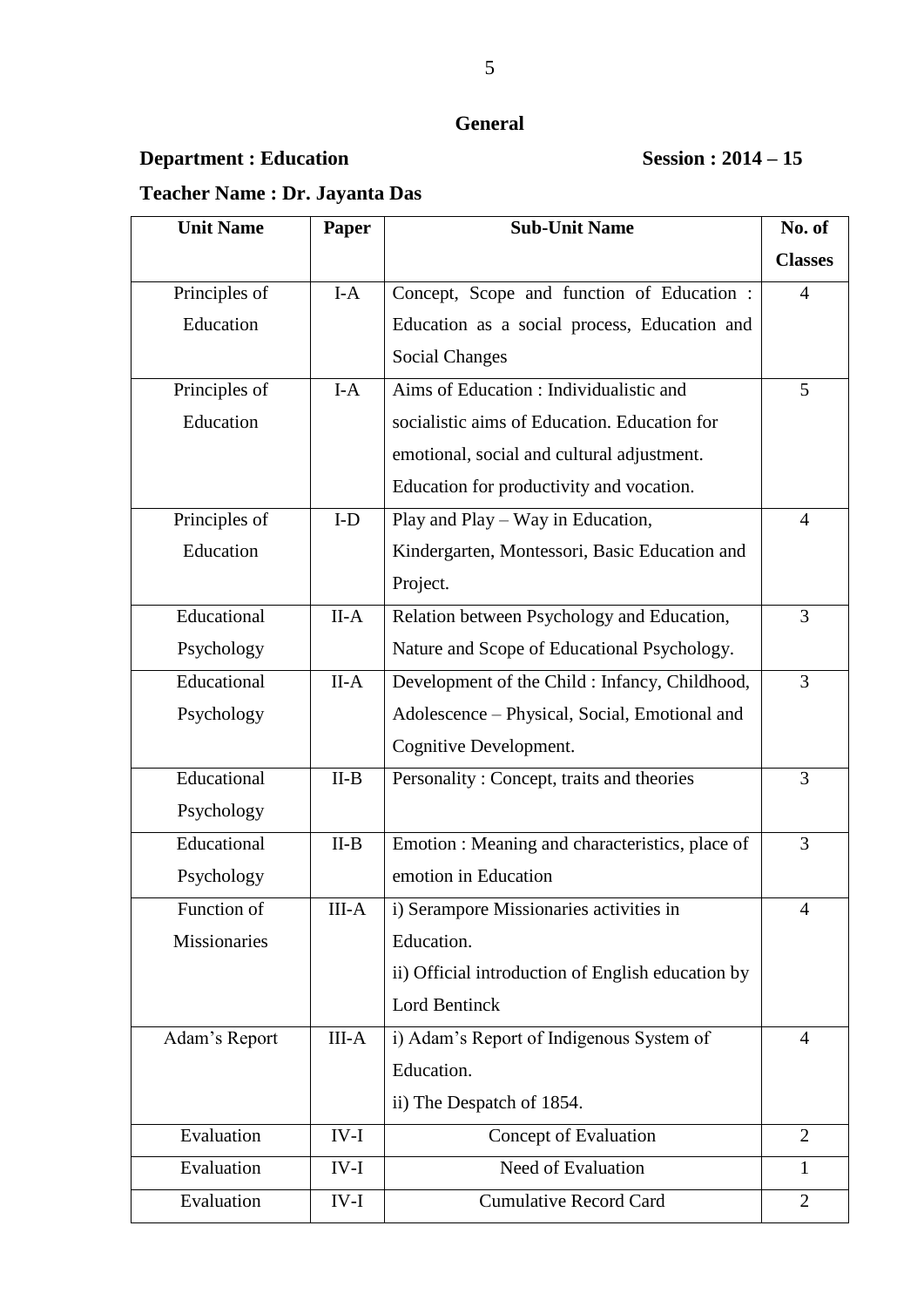| <b>Unit Name</b> | Paper         | <b>Sub-Unit Name</b>                         | No. of         |
|------------------|---------------|----------------------------------------------|----------------|
|                  |               |                                              | <b>Classes</b> |
| Test             | $IV-II$       | Definition and Objective of Test             | 2              |
| Measurement      | $IV-II$       | Tabulation of Educational Data.              | 2              |
| Measurement      | $IV-II$       | <b>Measures of Central Tendency</b>          | $\overline{2}$ |
| Measurement      | $IV-II$       | Graphical representation.                    | 3              |
| Guidance         | <b>IV-III</b> | Definition and Concept                       | $\overline{2}$ |
| Counselling      | <b>IV-III</b> | Meaning and type of Counselling              | 2              |
| Adjustment       | <b>IV-IV</b>  | Definition of adjustment and role of teacher | 3              |
| Maladjustment    | <b>IV-IV</b>  | Cause of maladjustment                       | $\overline{2}$ |

#### **Hons.**

## **Department : Education** Session : 2014 – 15

## **Teacher Name : Mitali Halder (Mondal)**

| <b>Unit Name</b> | Paper     | <b>Sub-Unit Name</b>                             | No. of         |
|------------------|-----------|--------------------------------------------------|----------------|
|                  |           |                                                  | <b>Classes</b> |
| Education        | $1-A$     | Life Centric and Chid Centric Education          | $\overline{2}$ |
| Education        | $I-A$     | <b>Education for Human Resource Development</b>  | 1              |
| Schools of       | <b>IB</b> | Pragmatism                                       | $\overline{2}$ |
| Philosophy       |           |                                                  |                |
| Rabindranath     | $I-D$     | Concept of Education, Woman Education, Art       | $\overline{2}$ |
| Tagore           |           | Education, Role of Teacher, Methods of Teaching, |                |
|                  |           | Discipline, Viswabharati, Rabindrabharati        |                |
| Psychology       | $II-A$    | Different Perspective of Psychology              | $\overline{2}$ |
| Cognitive        | $II-B$    | Piaget's Theory of Cognitive Development         | $\overline{2}$ |
| Development      |           |                                                  |                |
| Development      | $II-B$    | <b>Emotional Development</b>                     | 1              |
| Emotional        | $II-B$    | <b>Emotional Balance and Emotional Quotient</b>  | 1              |
| Development      |           |                                                  |                |
| Learning         | $II-D$    | <b>Bandura Social Learning Theory</b>            | $\overline{2}$ |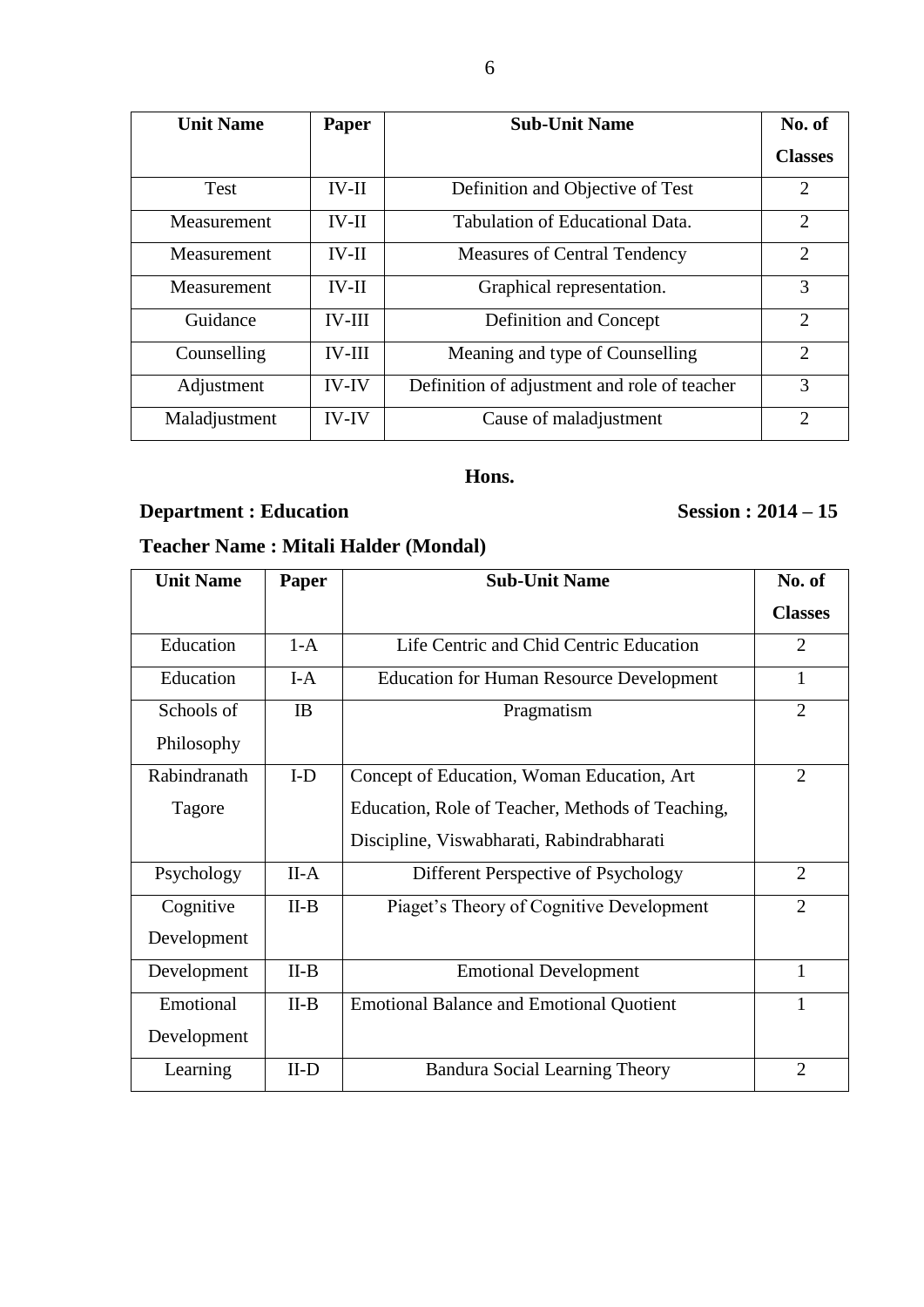| Hons. |  |
|-------|--|
|-------|--|

| <b>Unit Name</b>            | Paper                 | <b>Sub-Unit Name</b>                            | No. of         |
|-----------------------------|-----------------------|-------------------------------------------------|----------------|
|                             |                       |                                                 | <b>Classes</b> |
| Anglicist-Orientalist       | $III-A$               | Macaulay's Minute and Bentick resolution        | $\mathbf{1}$   |
| Controversy                 |                       |                                                 |                |
| Commission                  | $III-C$               | 1) University Education Commission (1948-49)    | $\overline{2}$ |
|                             |                       | 2) Secondary Education Commission (1952-53)     |                |
|                             |                       | 3) Indian Education Commission (1964-66)        |                |
| Current issues in           | $III-D$               | <b>Equalisation of Education opportunities</b>  | $\overline{2}$ |
| Education                   |                       |                                                 |                |
| Social                      | $IV-B$                | Informal agencies of social communication       | $\mathbf{1}$   |
| Communications              |                       |                                                 |                |
| Educationa                  | $IV-C$                | Concept of School organisation its Principle    | $\mathbf{1}$   |
| organization                |                       |                                                 |                |
| Aspects of School           | $\operatorname{IV-C}$ | 1) School plant, building, equipment,           | $\overline{2}$ |
| organization                |                       | sanitation, play ground etc.                    |                |
|                             |                       | 2) Inclusive education                          |                |
| <b>Educational planning</b> | $IV-D$                | Meaning, need, significance, steps of           | $\overline{2}$ |
|                             |                       | educational planning. Types and strategies of   |                |
|                             |                       | educational planning                            |                |
| <b>Stress</b>               | $V-B$                 | Personal and environmental stress, coping       | $\overline{2}$ |
|                             |                       | strategies and therapies - behaviour, cognitive |                |
|                             |                       | and humanistic therapies.                       |                |
| Multi-axial                 | $V-B$                 | DSM IV Axis 1 and Axis II                       | $\mathbf{1}$   |
| classification              |                       |                                                 |                |
| <b>Axial Category</b>       | $V-B$                 | Brief outline of Schizophrenia, anxiety         | $\overline{2}$ |
|                             |                       | disorder, depressive disorder, substance abuse, |                |
|                             |                       | personality disorder.                           |                |
| Scales of                   | $VI-B$                | Nominal, ordinal, interval, ratio               | $\overline{2}$ |
| Measurement                 |                       |                                                 |                |
| Criteria of                 | $VI-B$                | Validity, Reliability, Objectivity, Usability,  | $\mathbf{1}$   |
| <b>Standardized Test</b>    |                       | <b>Norms</b>                                    |                |
| <b>Achievement Test</b>     | $VI-B$                | Construction of a standardized Achievement      | $\overline{2}$ |
|                             |                       | <b>Test</b>                                     |                |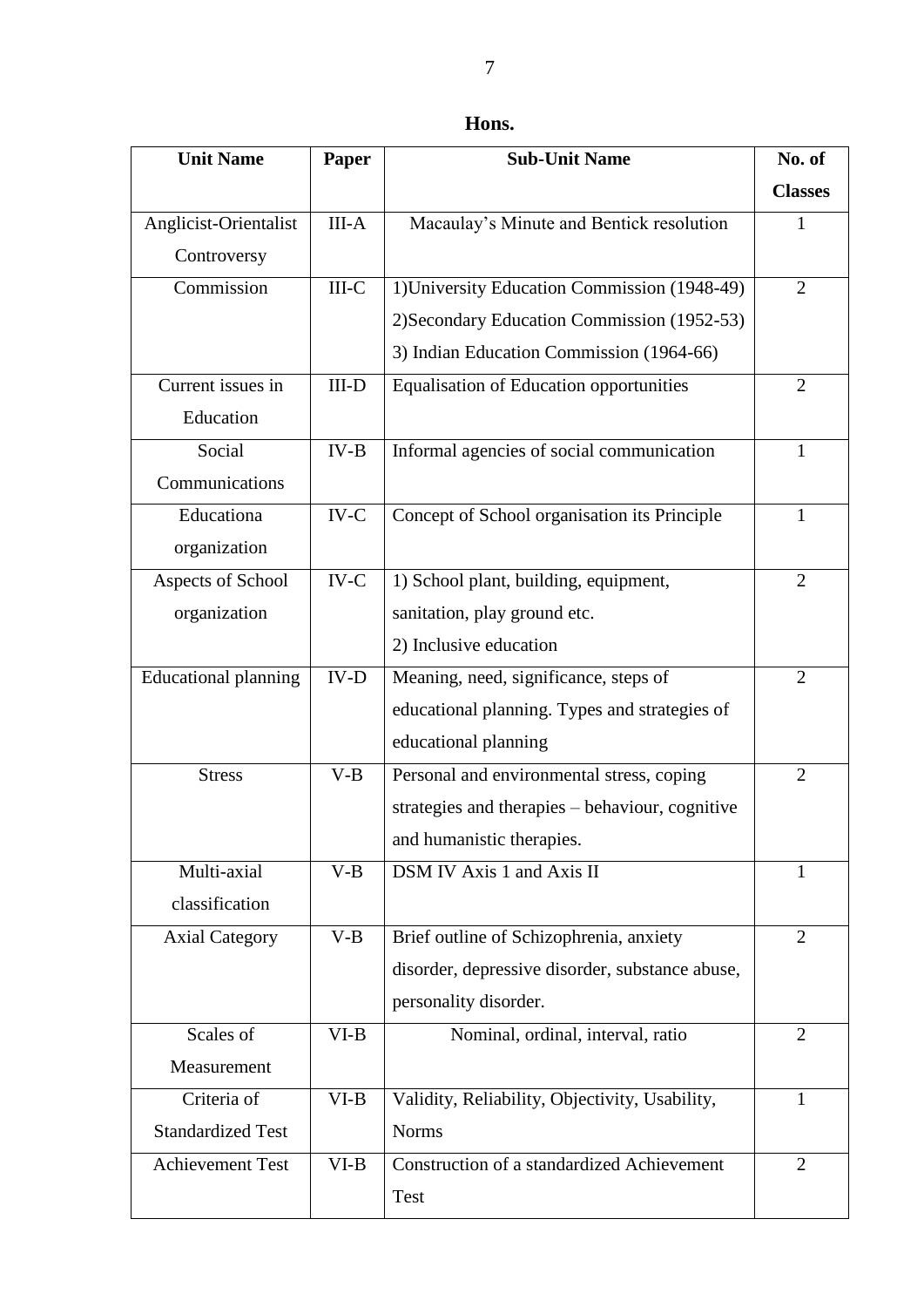| <b>Unit Name</b>          | Paper | <b>Sub-Unit Name</b>                          | No. of         |
|---------------------------|-------|-----------------------------------------------|----------------|
|                           |       |                                               | <b>Classes</b> |
| Communication and         | VII-B | Components of communication process, role     | $\overline{2}$ |
| Educational               |       | of communication in effective teaching        |                |
| Technology                |       | learning process, factors affecting classroom |                |
|                           |       | communication                                 |                |
| Instructional             | VII-B | Mass Instructional Techniques - Basic         | 2              |
| <b>Techniques</b>         |       | concepts. Personalized Techniques –           |                |
|                           |       | Programmed learning, Mastery learning and     |                |
|                           |       | Micro Teaching                                |                |
| <b>Distance Education</b> | VII-B | Concept, Types and Usefulness, Application of | 2              |
|                           |       | <b>Technology in Distance Education</b>       |                |

| <b>Unit Name</b>       | Paper   | <b>Sub-Unit Name</b>                            | No. of         |
|------------------------|---------|-------------------------------------------------|----------------|
|                        |         |                                                 | <b>Classes</b> |
| Educational            | $I-B$   | Formal, informal, non-formal, their             | $\overline{2}$ |
| Institution            |         | interactions                                    |                |
| Child centricism in    | $I-D$   | Child-centricism Education - Its significance   | $\mathbf{1}$   |
| Education              |         |                                                 |                |
| Agencies               | $I-C$   | Home, School, State, Mass-media, Socio-         | $\overline{2}$ |
|                        |         | cultural and Religions organizations            |                |
| Attention              | $II-C$  | Nature and conditions of attention, educational | 3              |
|                        |         | implication.                                    |                |
| Interest               | $II-C$  | Nature, meaning and educational implication     | $\overline{2}$ |
| Remembering            | $II-D$  | Process involved in memory, marks of good       | 3              |
|                        |         | memory                                          |                |
| Forgetting             | $II-D$  | Meaning and causes                              | $\overline{2}$ |
| Raja Rammohan          | $III-B$ | <b>Social and Educational Reforms</b>           | $\overline{2}$ |
| Vidyasagar             | $III-B$ | <b>Social and Educational Reforms</b>           | 3              |
| <b>First Education</b> | $III-B$ | W. Hunter 1882                                  | $\overline{2}$ |
| Commission             |         |                                                 |                |
| Education              | $III-C$ | The Radhakrishnan Commission                    | $\overline{2}$ |
| Commission             |         |                                                 |                |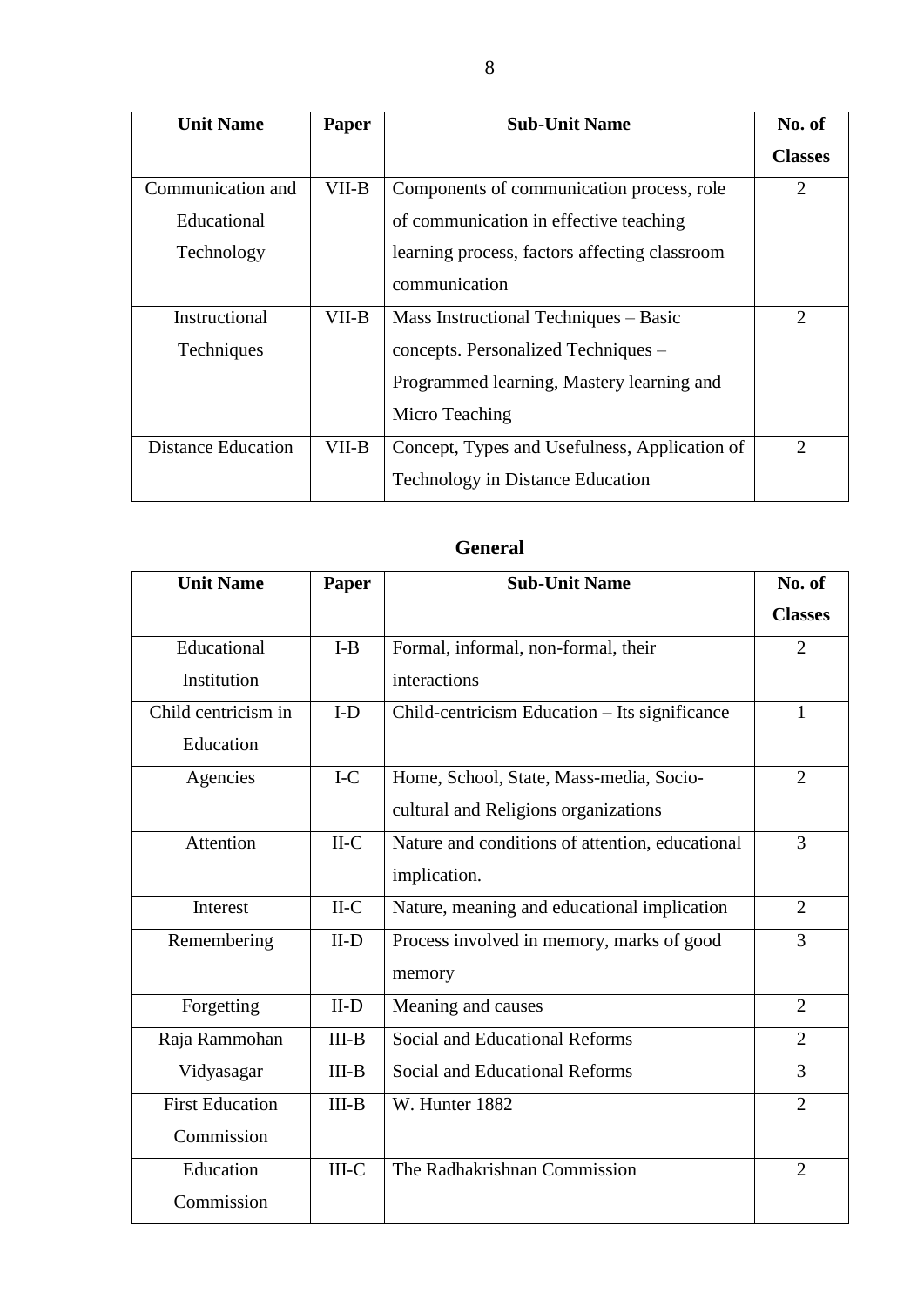| Test        | $IV-B$ | To make a good test, specification of        |  |
|-------------|--------|----------------------------------------------|--|
|             |        | objectives Items selection                   |  |
| Counselling | $IV-C$ | Meaning, Types of Counselling for adjustment |  |
|             |        | problem                                      |  |
| Adjustment  | IV-D   | Meaning of adjustment                        |  |

## **Department : Education** Session : 2014 – 15

### **Teacher Name : Mousumi Halder**

| <b>Unit Name</b>            | Paper  | <b>Sub-Unit Name</b>                         | No. of         |
|-----------------------------|--------|----------------------------------------------|----------------|
|                             |        |                                              | <b>Classes</b> |
| Freedom and Discipline      | $I-I$  | Concept of freedom and discipline            | $\overline{2}$ |
| Freedom and Discipline      | $I-I$  | Need for free discipline                     | 1              |
| Freedom and Discipline      | $I-I$  | Self discipline and student self government  | 1              |
| <b>Factors of Education</b> | $I-II$ | The teacher – qualities and responsibilities | 1              |
| <b>Factors of Education</b> | $I-II$ | Concept of Curriculum                        | 1              |
| <b>Factors of Education</b> | $I-II$ | Principles of Curriculum Construction        | 1              |
| Co-curricular activities    | $I-II$ | Co-curricular activities meaning and         | 1              |
|                             |        | characteristics                              |                |
| Co-curricular activities    | $I-II$ | Different types of co-curricular activities  | $\mathbf{1}$   |
| Play and Play way in        | $I-IV$ | Concept of play way method in Education      | 1              |
| education                   |        |                                              |                |
| Play and Play way in        | $I-IV$ | Kindergarten                                 | 1              |
| education                   |        |                                              |                |
| Play and Play way in        | $I-IV$ | Montessori                                   | 1              |
| education                   |        |                                              |                |
| Play and Play way in        | $I-IV$ | <b>Basic Education</b>                       | 1              |
| education                   |        |                                              |                |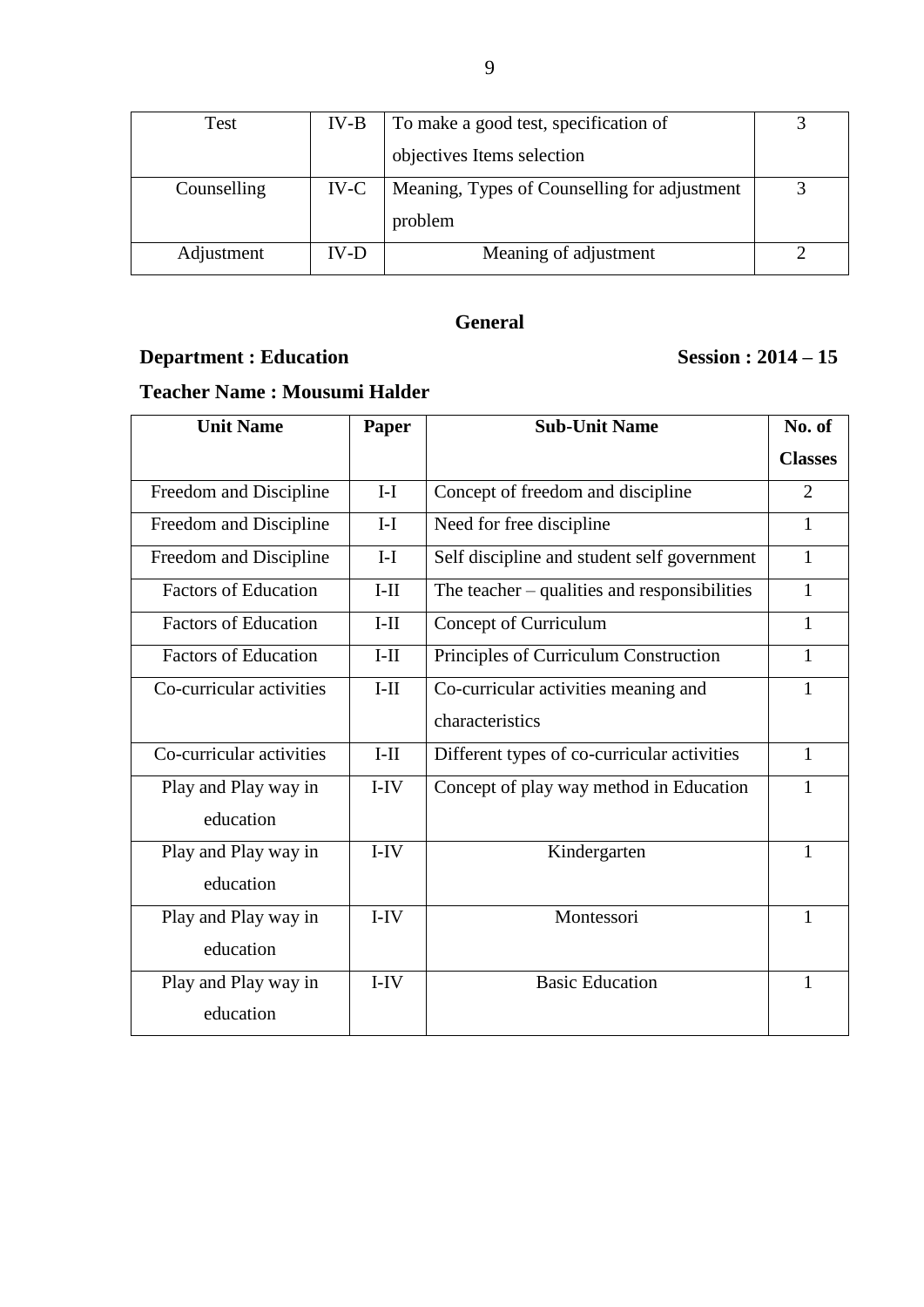## **Department : Education** Session : 2014 – 15

### **Teacher Name : Mousumi Halder**

| <b>Unit Name</b>               | Paper               | <b>Sub-Unit Name</b>                | No. of         |
|--------------------------------|---------------------|-------------------------------------|----------------|
|                                |                     |                                     | <b>Classes</b> |
| Habit                          | $II-II$             | Definition and its importance       | 1              |
| Habit                          | $II - II$           | <b>Habit Formation</b>              | 1              |
| Habit                          | $II - II$           | Uses and abuses of habit formation  | 1              |
| Habit                          | $\rm II$ - $\rm II$ | Educational values of habit         | 1              |
| Learning                       | $II - IV$           | Definition and characteristics of   | $\mathbf{1}$   |
|                                |                     | learning                            |                |
| Learning                       | $II - IV$           | Relation to motivation and          | 1              |
|                                |                     | maturation                          |                |
| Learning                       | $II - IV$           | Theories of learning                | $\mathbf{1}$   |
| A synoptic view of ancient and | $II$ 1-I            | Brahmanic education system          | $\overline{2}$ |
| medieval history of education  |                     |                                     |                |
| in India                       |                     |                                     |                |
| A synoptic view of ancient and | $III-I$             | Buddhist education system           | 1              |
| medieval history of education  |                     |                                     |                |
| in India                       |                     |                                     |                |
| A synoptic view of ancient and | $III-I$             | Muslim education system             | 1              |
| medieval history of education  |                     |                                     |                |
| in India                       |                     |                                     |                |
| The Despatch of 1854           | $III-I$             | Recommendation of the Dispatch      | 1              |
| Evaluation of student progress | $1V-I$              | Concept of examination              | 1              |
| Evaluation of student progress | $IV-I$              | Difference between examination and  | 1              |
|                                |                     | evaluation                          |                |
| Evaluation of student progress | $IV-I$              | Tools of evaluation                 | $\mathbf{1}$   |
| Evaluation of student progress | $IV-I$              | Essay type and objective type       | $\mathbf{1}$   |
|                                |                     | examination                         |                |
| Guidance                       | <b>IV-III</b>       | Need of guidance                    | 1              |
| Guidance                       | <b>IV-III</b>       | Scope of guidance and types of      | $\overline{2}$ |
|                                |                     | guidance                            |                |
| Maladjustment                  | <b>IV-IV</b>        | Role of parents, teachers, peer and | 3              |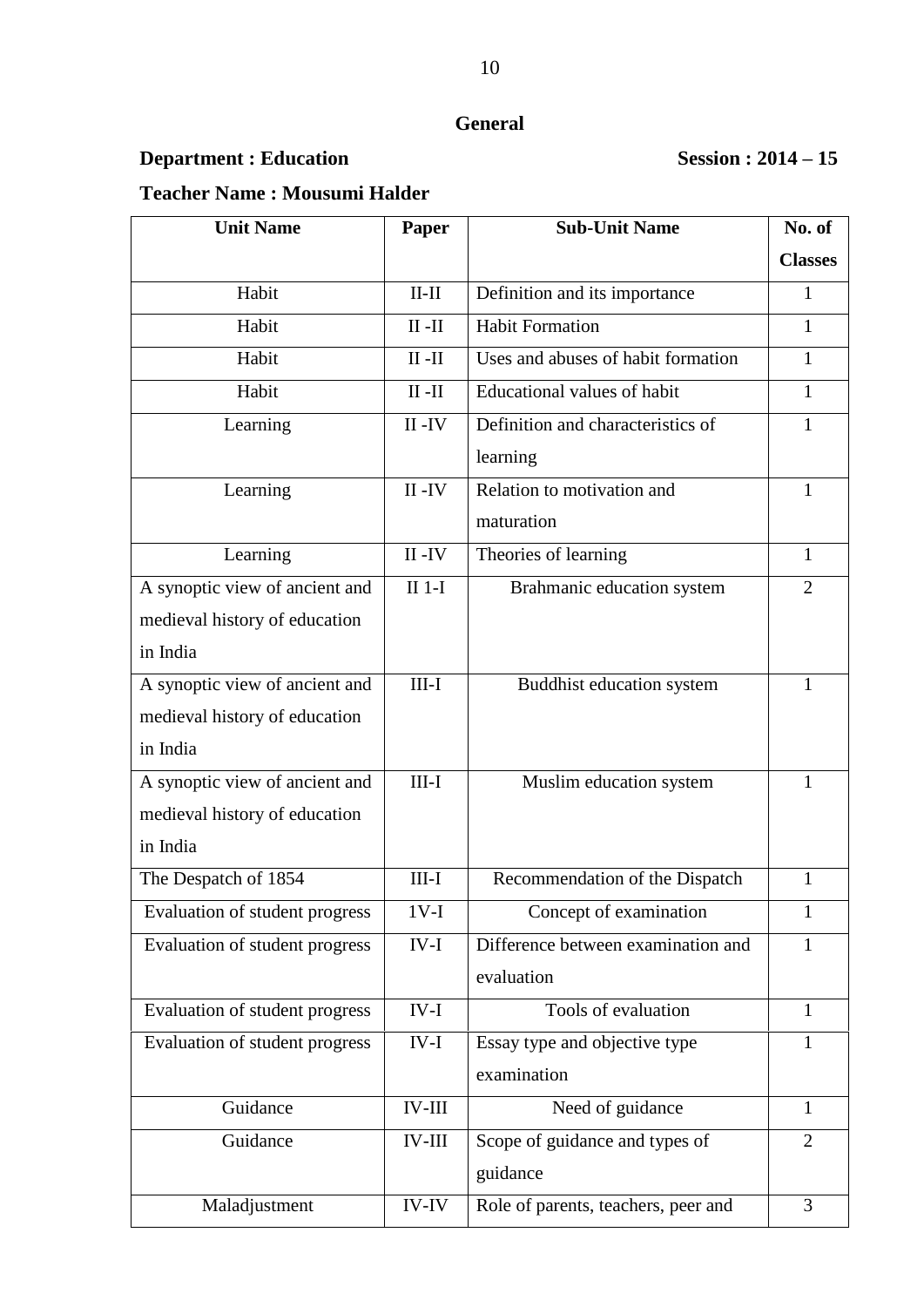| <b>Unit Name</b> | <b>Paper</b> | <b>Sub-Unit Name</b>            | No. of         |
|------------------|--------------|---------------------------------|----------------|
|                  |              |                                 | <b>Classes</b> |
|                  |              | educational institutions in the |                |
|                  |              | development of maladjustment    |                |

### **Hons.**

| <b>Unit Name</b>         | Paper               | <b>Sub-Unit Name</b>                          | No. of         |
|--------------------------|---------------------|-----------------------------------------------|----------------|
|                          |                     |                                               | <b>Classes</b> |
| Schools of Indian        | $I-II$              | Vedic schools (Sankhya, Yoga, Nyaya)          | 1              |
| Philosophy               |                     |                                               |                |
| Schools of Indian        | $I-II$              | Non-vedic schools                             | 1              |
| Philosophy               |                     | (Charvak, Buddhist, Jain)                     |                |
| Montessori               | $I-III$             | Concept of education, curriculum, discipline, | $\overline{2}$ |
|                          |                     | method of teaching, role of teacher           |                |
| Rousseau                 | $I$ -III            | Concept of education, curriculum, discipline, | $\overline{2}$ |
|                          |                     | method of teaching, role of teacher, negative |                |
|                          |                     | education.                                    |                |
| Personality              | $II-I$              | Erikson's stages of psycho-social development | $\overline{2}$ |
| Development              | $II-II$             | Concept of cognitive development              | $\overline{2}$ |
| Development              | $II-II$             | Stages of cognitive development               | $\mathbf{1}$   |
| Attention                | $II-III$            | Definition and characteristics of attention   | $\mathbf{1}$   |
| Attention                | $II-III$            | Factors of attention                          | $\mathbf{1}$   |
| Attention                | $II-III$            | Role of attention in the cognitive process    | $\mathbf{1}$   |
| Motivation               | $II$ -IV            | Concept of motivation                         | $\overline{2}$ |
| Motivation               | $II$ -IV            | Types and factors of motivation               | $\mathbf{1}$   |
| Learning                 | $II$ -IV            | Definition and characteristics of learning    | $\mathbf{1}$   |
| <b>Hunter Commission</b> | $III-II$            | Hunter Commission's recommendation about      | 1              |
|                          |                     | primary and secondary education               |                |
| Curzon policy            | $\rm III\text{-}II$ | Quantitative development of primary education | $\mathbf{1}$   |
| Curzon policy            | $III-II$            | Quantitative and qualitative development of   | $\mathbf{1}$   |
|                          |                     | secondary education                           |                |
| Curzon policy            | $\rm III\text{-}II$ | Qualitative development of higher education   | $\mathbf{1}$   |
| <b>Basic education</b>   | $\rm III\text{-}II$ | Concept & development of basic education      | 1              |
| Sargent Plan             | $\rm III\text{-}II$ | Recommendation of Sergent plan about          | $\mathbf{1}$   |